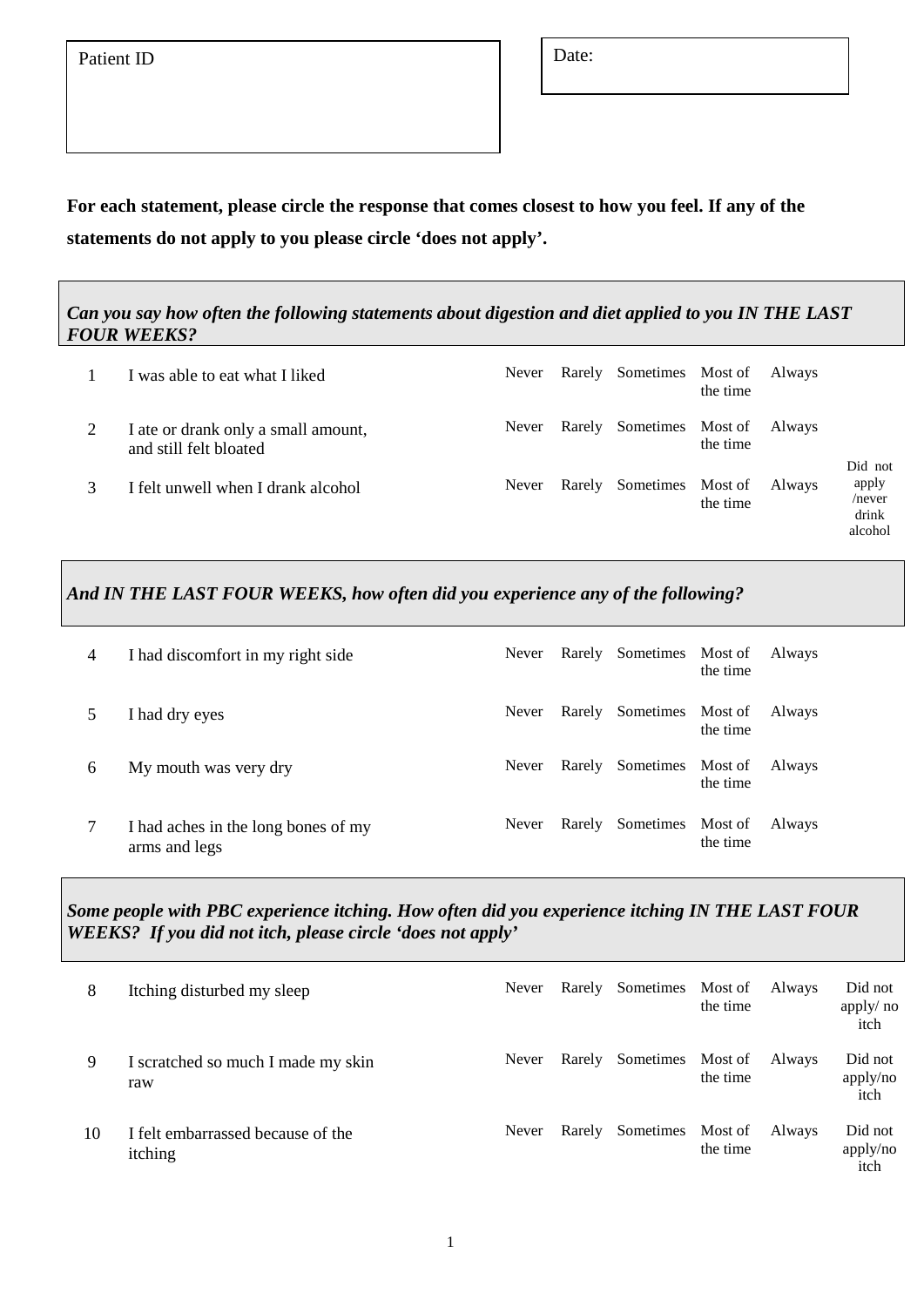# *Fatigue can also be a problem for many people with PBC. How often did the following statements apply to you IN THE LAST FOUR WEEKS?*

| 11 | I had to force myself to get out of<br>bed                                | Never | Rarely | Sometimes | Most of<br>the time | Always |
|----|---------------------------------------------------------------------------|-------|--------|-----------|---------------------|--------|
| 12 | I had to have a sleep during the day                                      | Never | Rarely | Sometimes | Most of<br>the time | Always |
| 13 | Fatigue interfered with my daily<br>routine                               | Never | Rarely | Sometimes | Most of<br>the time | Always |
| 14 | I felt worn out                                                           | Never | Rarely | Sometimes | Most of<br>the time | Always |
| 15 | I felt so tired, I had to force myself<br>to do the things I needed to do | Never | Rarely | Sometimes | Most of<br>the time | Always |
| 16 | I felt so tired, I had to go to bed<br>early                              | Never | Rarely | Sometimes | Most of<br>the time | Always |
| 17 | Fatigue just suddenly hit me                                              | Never | Rarely | Sometimes | Most of<br>the time | Always |
| 18 | PBC drained every ounce of energy<br>out of me                            | Never | Rarely | Sometimes | Most of<br>the time | Always |

# *The next section is about the effort and planning that can be involved in living with PBC. Thinking about THE LAST FOUR WEEKS, how often did the following statements apply to you?*

| 19 | Some days it took me a long time to<br>do anything                | Never        | Rarely | Sometimes | Most of<br>the time | Always |
|----|-------------------------------------------------------------------|--------------|--------|-----------|---------------------|--------|
| 20 | If I was busy one day I needed at<br>least another day to recover | <b>Never</b> | Rarely | Sometimes | Most of<br>the time | Always |
| 21 | I had to pace myself for day-to-day<br>things                     | Never        | Rarely | Sometimes | Most of<br>the time | Always |

# *The following statements are about the effects that PBC may have on things like memory and concentration. Thinking about THE LAST FOUR WEEKS, how often did the following statements apply to you?*

| 22 | Because of PBC I had to make a lot<br>of effort to remember things                | Never | Rarely | Sometimes | Most of<br>the time | Always |
|----|-----------------------------------------------------------------------------------|-------|--------|-----------|---------------------|--------|
| 23 | Because of PBC I had difficulty<br>remembering things from one day to<br>the next | Never | Rarely | Sometimes | Most of<br>the time | Always |
| 24 | My concentration span was short<br>because of PBC                                 | Never | Rarely | Sometimes | Most of<br>the time | Always |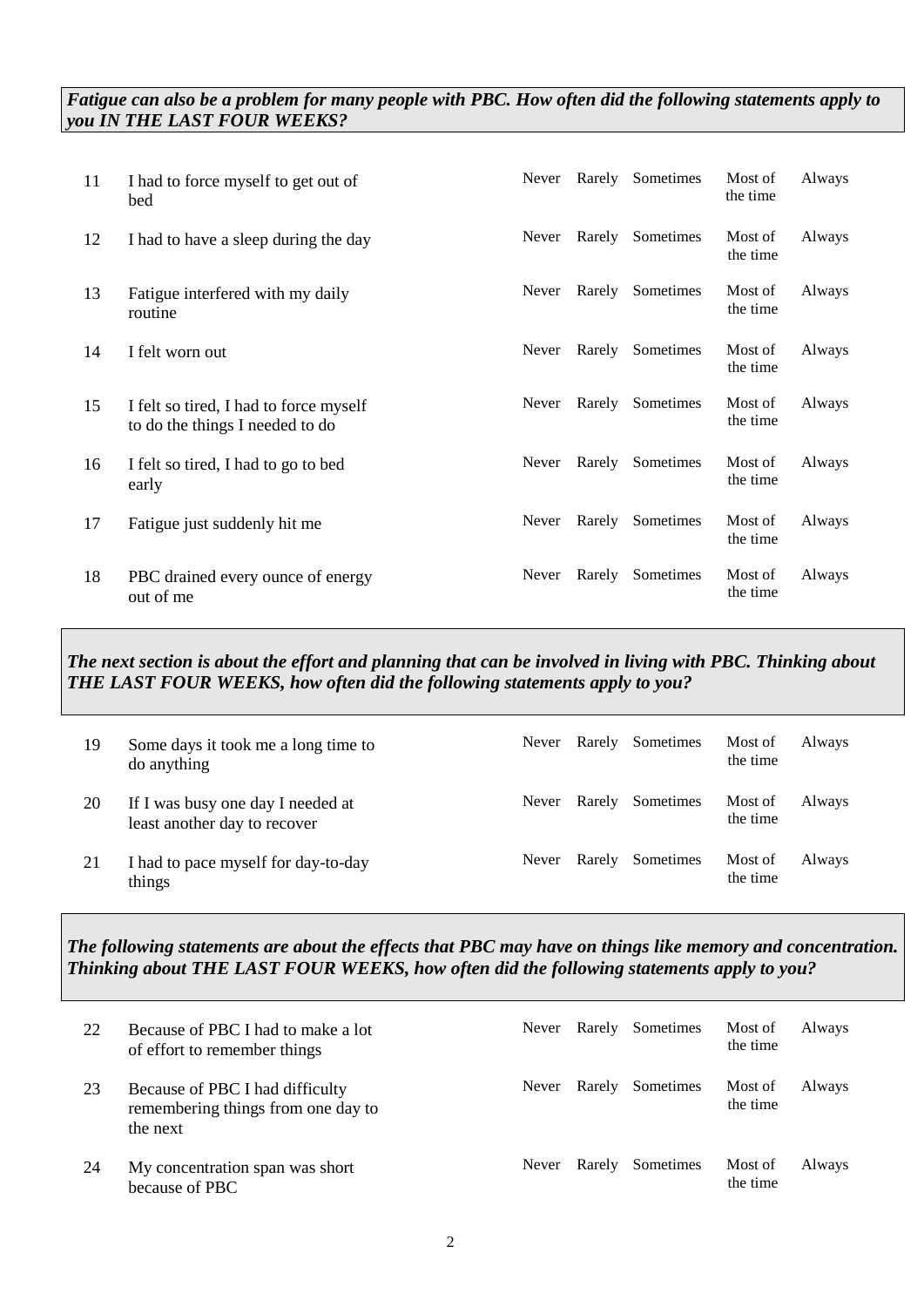| 25 | Because of PBC, I had difficulty<br>keeping up with conversations       | Never | Rarely | Sometimes | Most of<br>the time | Always |
|----|-------------------------------------------------------------------------|-------|--------|-----------|---------------------|--------|
| 26 | Because of PBC, I found it difficult<br>to concentrate on anything      | Never | Rarely | Sometimes | Most of<br>the time | Always |
| 27 | Because of PBC, I found it difficult<br>to remember what I wanted to do | Never | Rarely | Sometimes | Most of<br>the time | Always |

#### *Now some more general statements about how PBC may be affecting you as a person. How much do the following statements apply to you?*

| 28 | Because of PBC, I get more stressed<br>about things than I used to       |                     | Not at all A little Somewhat | Quite a bit | Very<br>much |                      |
|----|--------------------------------------------------------------------------|---------------------|------------------------------|-------------|--------------|----------------------|
| 29 | My sex life has been affected<br>because of PBC                          | Not at all A little | Somewhat                     | Quite a bit | Very<br>much | Does<br>not<br>apply |
| 30 | Having PBC gets me down                                                  | Not at all A little | Somewhat                     | Quite a bit | Very<br>much |                      |
| 31 | I feel I neglect my family because<br>of having PBC                      | Not at all A little | Somewhat                     | Quite a bit | Very<br>much | Does<br>not<br>apply |
| 32 | I feel guilty that I can't do what<br>I used to do because of having PBC | Not at all A little | Somewhat                     | Quite a bit | Very<br>much |                      |
| 33 | I worry about how my PBC<br>will be in the future                        | Not at all A little | Somewhat                     | Quite a bit | Very<br>much |                      |

*These statements relate to the possible effects of PBC on your social life. Thinking of your own situation, how much do you agree or disagree with them?*

| 34 | I sometimes feel frustrated that I<br>can't go out and enjoy myself | Strongly<br>agree | Agree | Neither<br>agree nor<br>disagree | Disagree | Strongly<br>disagree |
|----|---------------------------------------------------------------------|-------------------|-------|----------------------------------|----------|----------------------|
| 35 | I tend to keep the fact that I have<br>PBC to myself                | Strongly<br>agree | Agree | Neither<br>agree nor<br>disagree | Disagree | Strongly<br>disagree |
| 36 | I can't plan holidays because of<br>having PBC                      | Strongly<br>agree | Agree | Neither<br>agree nor<br>disagree | Disagree | Strongly<br>disagree |
| 37 | My social life has almost stopped                                   | Strongly<br>agree | Agree | Neither<br>agree nor<br>disagree | Disagree | Strongly<br>disagree |